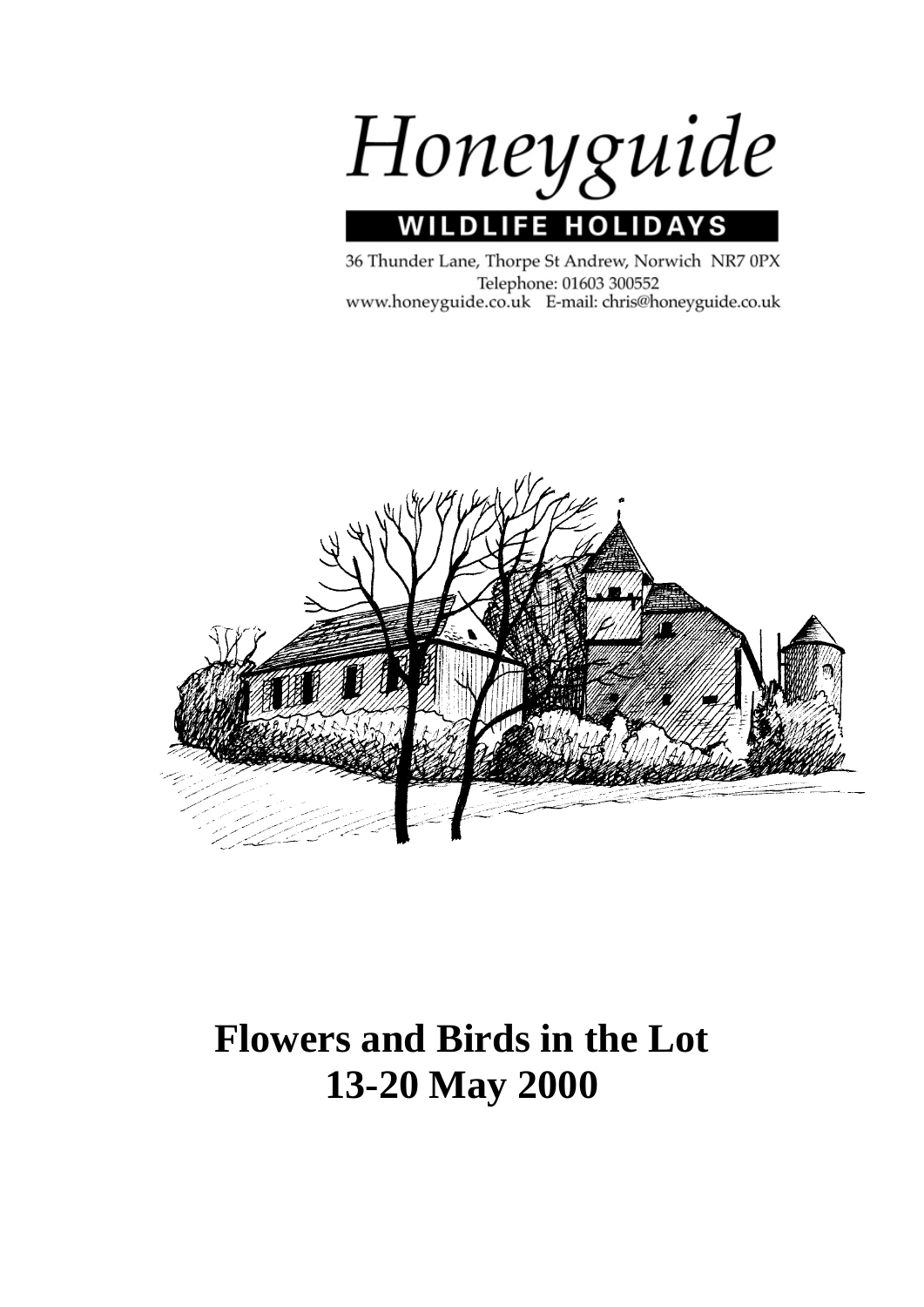# **Flowers and Birds in the Lot 13-20 May 2000**

**Participants** 

John Snape

Ann Ambrose

Guy Daniel Liz Daniel

Leslie Baker Hazel Wells

David Nind Shevaun Mendelsohn

Margaret Cox Edward Cox Helen Cox

Julie Gayner

Leader Chris Durdin

Our host at Maison Meulet, Galoubet: Lynn Todd

This was the tenth year and  $17<sup>th</sup>$  Honeyguide group to visit this quiet corner of rural France and, as ever, everyone leaves wanting more and captivated by the area. Indeed for Liz and Guy it was a return visit and they aren't the first, nor will they be last, to make a return visit.

Good food & wine is a big factor, and they contribute to the happy group atmosphere which Lynn presides over in his inimitable style. The visual display includes orchids, which steal the show for many: military, lady, monkey, woodcock, lizard and pyramidal orchids in the small field outside the back door, and a dozen others a short walk away. The assault on the senses is completed by the sounds of woodlark and golden oriole by day, and nightingale, scops owl and nightjar by night. In truth these things are not easily divisible: it's the whole package that makes it work.

This holiday, as for every *Honeyguide* holiday, also puts something into conservation in our host country by way of a contribution to the wildlife that we enjoyed. The conservation contribution this year of £25 per person in the Lot was this year supplemented by a group in the Camargue, leading to a total of £625 sent to La Ligue pour la Protection des Oiseaux (LPO, the French Bird Protection League). This brings the total given to LPO to £4,700 since 1991, and to various conservation projects in Europe to £20,180. A thank-you letter from LPO is at the end of the report (not this web version). Also missing from the web report is the full plant list, which was printed on a separate Excel file.

The holiday report starts with the daily log, then continue with various lists, including our regular eccentricity of listing the cheeses. I hope this makes a good souvenir and *aide memoire* for those on the holidays and gives a good taste of the area for anyone thinking of going to Galoubet in the future.

# Chris Durdin

*Illustrations by Rob Hume. Front cover: Maison Meulet, Galoubet.*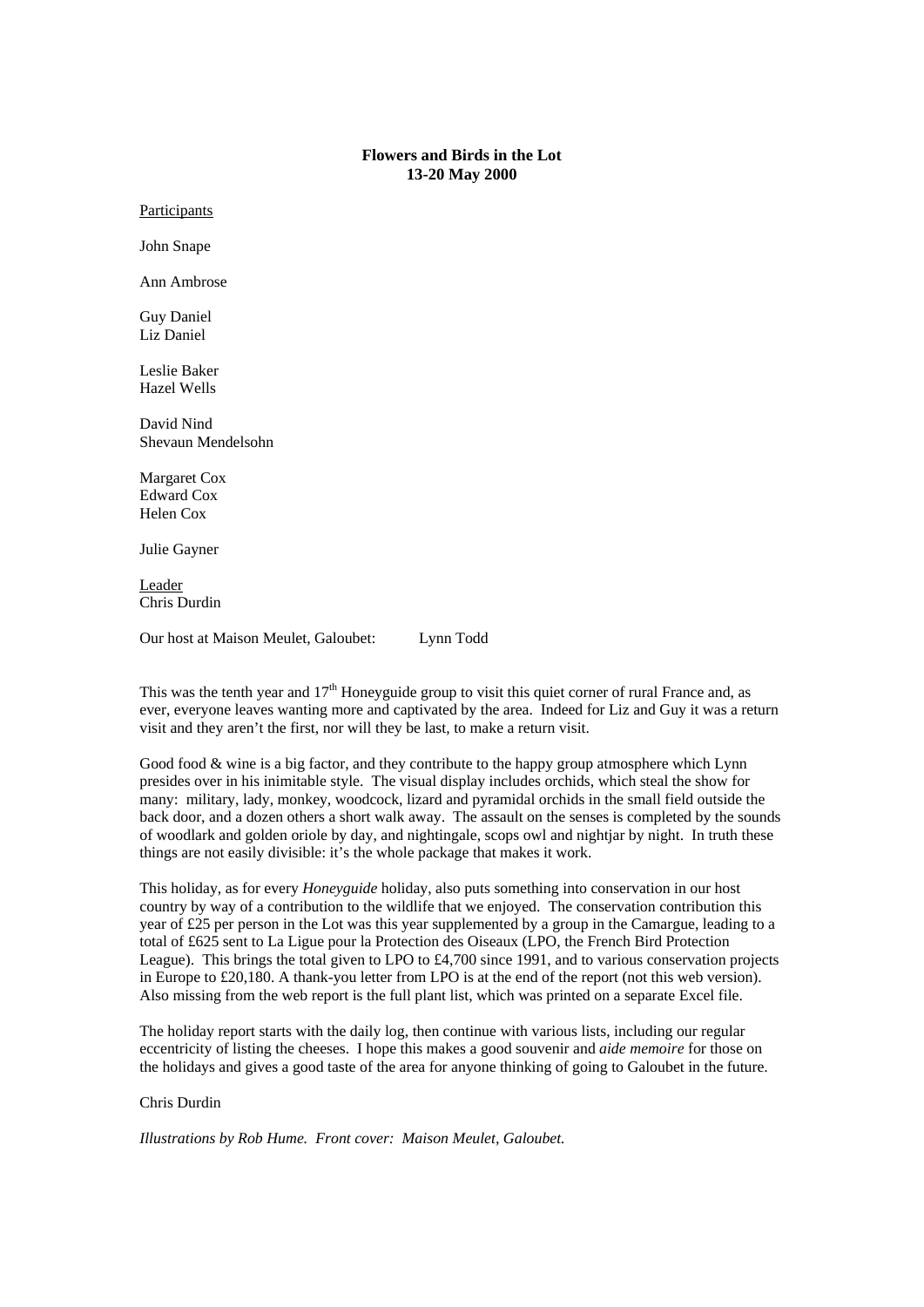#### Saturday 13 May – Gatwick to Galoubet

After a straightforward flight, all bags were collected and we met Jean-Claude and walked around the corner to the coach from *Guy Transports.* We were soon on the motorway heading north and noting our first black kites and the only yellow-legged gulls of the holiday. The motorway seems to nudge a few miles further north every year and we were soon admiring a stunning view of Cahors to the right of the bus and then into the limestone country heading into the Causse de Gramat. The northern part of the journey is the prettiest, despite the road works as the RN20 is progressively widened. A right turn at the m*oulin* (windmill) took us to the last leg to Galoubet; the whole journey in a little under two hours. We were greeted by Lynn Todd, our host at Maison Meulet, Malcolm the chef and housekeepers Leisah and Fiona. In no time at all we were all in our rooms and assembled for the first of many wonderful suppers. Tonight's kicked off with hot *vichychoise* – we started with lovely soups every day – followed by *coq au vin*, then the cheese course (see list at end) and dessert – *tarte aux pommes* with crème fraiche. As ever there were two wonderful wines – white and red – with every meal, and different just about every night.

We've all heard of the dawn chorus but this evening we stepped out by the swimming pool to hear dusk chorus of scops owls, the screeching of a barn owl and nightjars in the distance. Just beside the pool a glowworm shone.

## Sunday 14 May – local walks

Breakfast at Maison Meulet is at 9am so there is time for a pre-breakfast walk to concentrate on birds when they tend to be at their best. This week's routine was to start off at 7.30, and this morning a well-attended walk went up the road towards and beyond the house of Maurice, who is both the local farmer and mayor of the commune of Beaumat. In the woods the flutey sounds of golden orioles surrounded us with the birds, typically, out of view. They remained out of view all week. A short-toed treecreeper and great spotted woodpecker were found in the wood. We do our best to ignore flowers and butterflies on the pre-breakfast bird walk but it's never easy on the first morning and we were pleased to find both wall brown and large wall brown already warming themselves. On posts around here there is an eclectic collection of tins and plastic pots on fence posts, put there to stop the posts from rotting. They also make fine homes for paper wasps, but to my great surprise a tin I lifted here had a small bat roosting under it. It was carefully put back. I hopped over the electric fence (it was off) to mark with white stones a violet helleborine pushing up through the woodland floor.

It was a hot day, reaching 30°C. After breakfast we started by exploring Maison Meulet's meadows. Roughly five paces into the meadow, almost literally outside the back door, there were several woodcock orchids to the right of the path, then a monkey orchid to the left. Through the gap in the hedge of Montpellier and field maples you are into the next meadow where, as well as the washing line, were the best early spider orchids of the week. In this meadow, and the third meadow just around the corner, there were dozens of military orchids, carefully fenced so the sheep in the lower part of the big meadow left them alone. If that wasn't enough, through the big hedge into the juniper scrub of the final Maison Meulet field there is a corner just stuffed with enormous spikes of lady orchids. In the old well just beyond the swimming pool we noted three fern species, common polypody, rustyback and the black-stemmed maidenhair spleenwort.

As it was so warm loads of butterflies were on the wing including the stunning southern white admiral, swallowtails and the brightest and most distinctive of the fritillaries, spotted fritillary. There were many paleish clouded yellows fluttering around which almost certainly would all have been Berger's clouded yellows which prefer limestone meadows, whereas the true pale clouded yellow is more often seen flying strongly over fields of lucerne. Down the road there was the rich warble of a blackcap in song in the walnut tree on the corner. We turned right and this was replaced by the scratchy, unmelodious song of a melodious warbler calling us to a halt. It was a particularly bright yellow individual sitting still at the top of a tree so everyone had great views in the telescope. One of many roadside plants was chalk milkwort, in which the leaves are broader about the middle, compared with common milkwort (seen elsewhere later in the week), broader below the middle. Pretty black and red shield bugs on cow parsley are so regular here I could even remember their name – *Graphosoma italicum*. Then back for a wonderful buffet lunch outside Maison Meulet.

Officially we had a group of 13 on this holiday but there was an unofficial  $14<sup>th</sup>$  on most of the local walks, Gibus the dog. He belongs to the house down the road and not to Maison Meulet but he adopts every group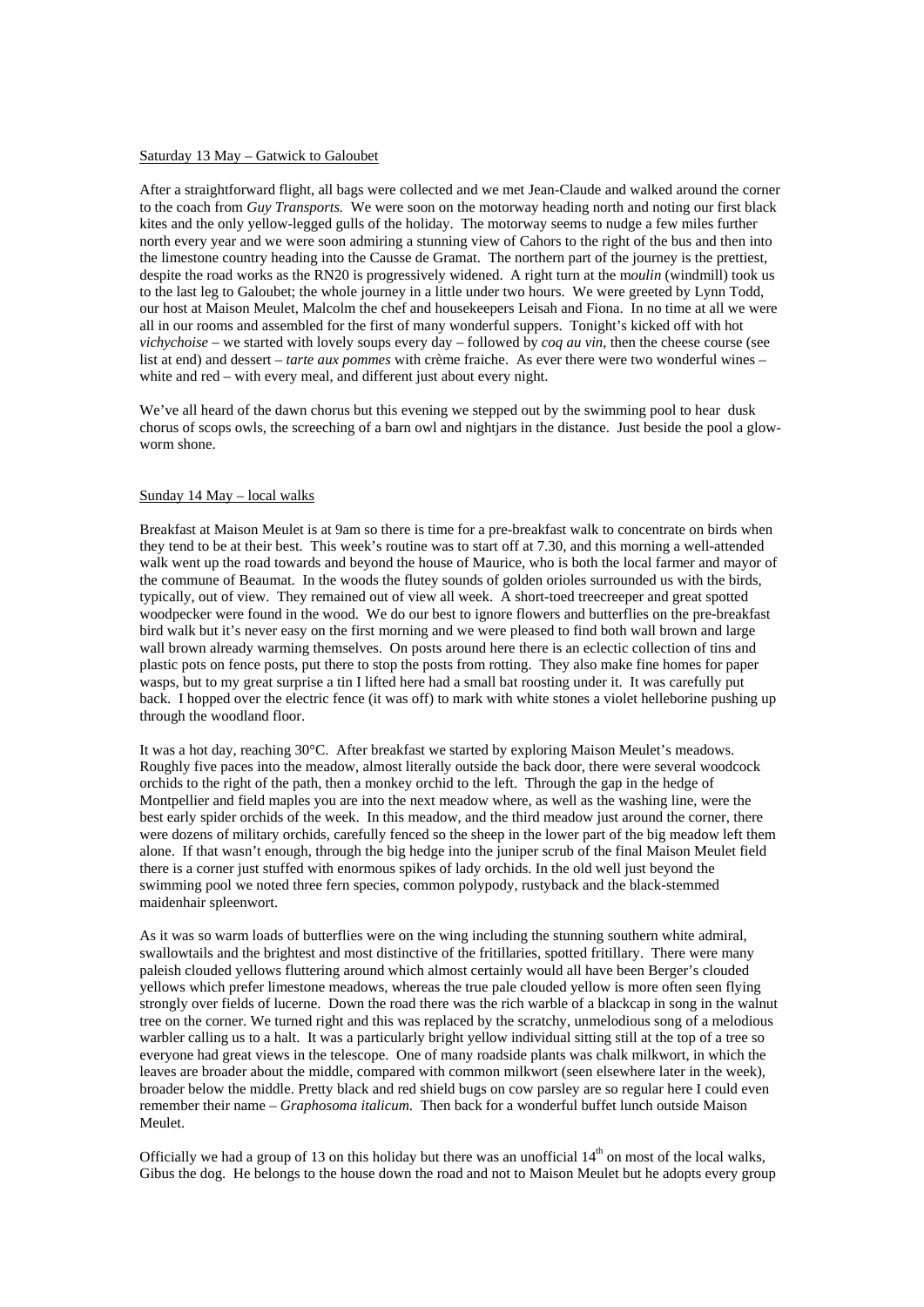and everyone falls for his big dark eyes and soppy personality. On a cool morning the warm body of Gibus leaning against you for comfort is most welcome.

This afternoon we walked past Gibus's house and down the track alongside a flower filled meadow. As the track bore right we went straight on into the welcome shade of a track that runs along the woodland edge. I had swapped the telescope for a butterfly net and soon caught glanville fritillary, small blue, adonis blue and small heath. All the hedgerows have dogwood, with white flowers in May, but an examination of the *Cornus* shrubs in the wood revealed the hanging berries of Cornelian cherry (*Cornus mas*). Also found were pairs of white flowers on fly honeysuckle. A quick scan with binoculars along the damper meadows to our right led us off the beaten track to look at loose-flowered orchids, a single early marsh orchid and one lateflowering cuckoo flower.

Back on the main track we were logging various new orchids: limodor, fly orchid, scores of narrow-leaved helleborines and others. Towards the end of this track a brief diversion to the left was made for wild candytuft and then to the right for green-winged orchids. The end point for this walk is a damp meadow with more looseflowered orchids, sweet-scented poet's narcissi and many fleshy leaves of the autumn-flowering meadow saffron. We paused for breath in the shade and were entertained by a beautiful green hairstreak butterfly before retracing our steps back to Maison Meulet.



Following supper we walked to the steep limestone scarp by the D22. Standing by the road we had wonderful views of two, perhaps three, nightjars on the wing, close to the junction which John nicknamed 'churring cross'.

## Monday 15 May – St Cirq Lapopie and Pech Merle

Another well-attended pre-breakfast walk that went past Gibus's house found a family of long-tailed tits; parents with long tails and recently fledged youngsters with short tails. We saw a firecrest, though not very well and down the bottom saw another melodious warbler very well, this one much less yellow than yesterday's. Walking across the gravel as we ate breakfast outside was an enormous caterpillar of goat moth.

Heading south, Jean-Claude kindly stopped in the wood after I spotted some lesser butterfly orchids, and we piled out to look at them. We added long-stalked cranesbill to the growing list of geraniums and were able to compare it with cut-leaved cranesbill including some with white instead of the usual pink flowers. Also found were rockrose, the spotty leaves of long-leaved lungwort and blue bugle – the last with stems hairy all round rather than the two lines of hairs on bugle.

It was another roasting day as we walked down the hill from the car park into St Cirq. Some went shopping but most made their way to the top of the old castle from where we watched alpine swifts. Flowers here included French figwort and vipers bugloss. We then dispersed around the village for cool drinks and to enjoy the tastefully renovated clifftop village before the rendez-vous with the bus at 1.00 pm below the village. With the large minibus rather than the usual coach Jean-Claude recommended a special scenic drive taking us over a bridge far too narrow for a coach and on to Pech Merle. We all found places in the shade to picnic as swallowtail butterflies alighted around us. Liz, Guy, Ann and Julie pottered, botanised, sketched and drank tea in the shade while the rest of us did the tour, lasting just over an hour of the caves. Many caves have fine stalactites and stalagmites; here also are prehistoric cave paintings of auroch, bison and mammoth, a child's footprint preserved in petrified mud, evidence of bears from long ago and an astonishing subterranean column of tree roots. The explanation is in French, today by a little Frenchman described memorably by one of the group last year as a troglodyte. With a little careful listening and reference to the English translation, it's not too difficult to get a good feel for it all.

We still had a little time for some botanising on the rich limestone banks by the road here. Poisonous swallow-wort, sticky Nottingham catchfly, common milkwort and crested cow-wheat – incredibly rare in the UK – were found before a new driver, Roger, arrived to take us back to base.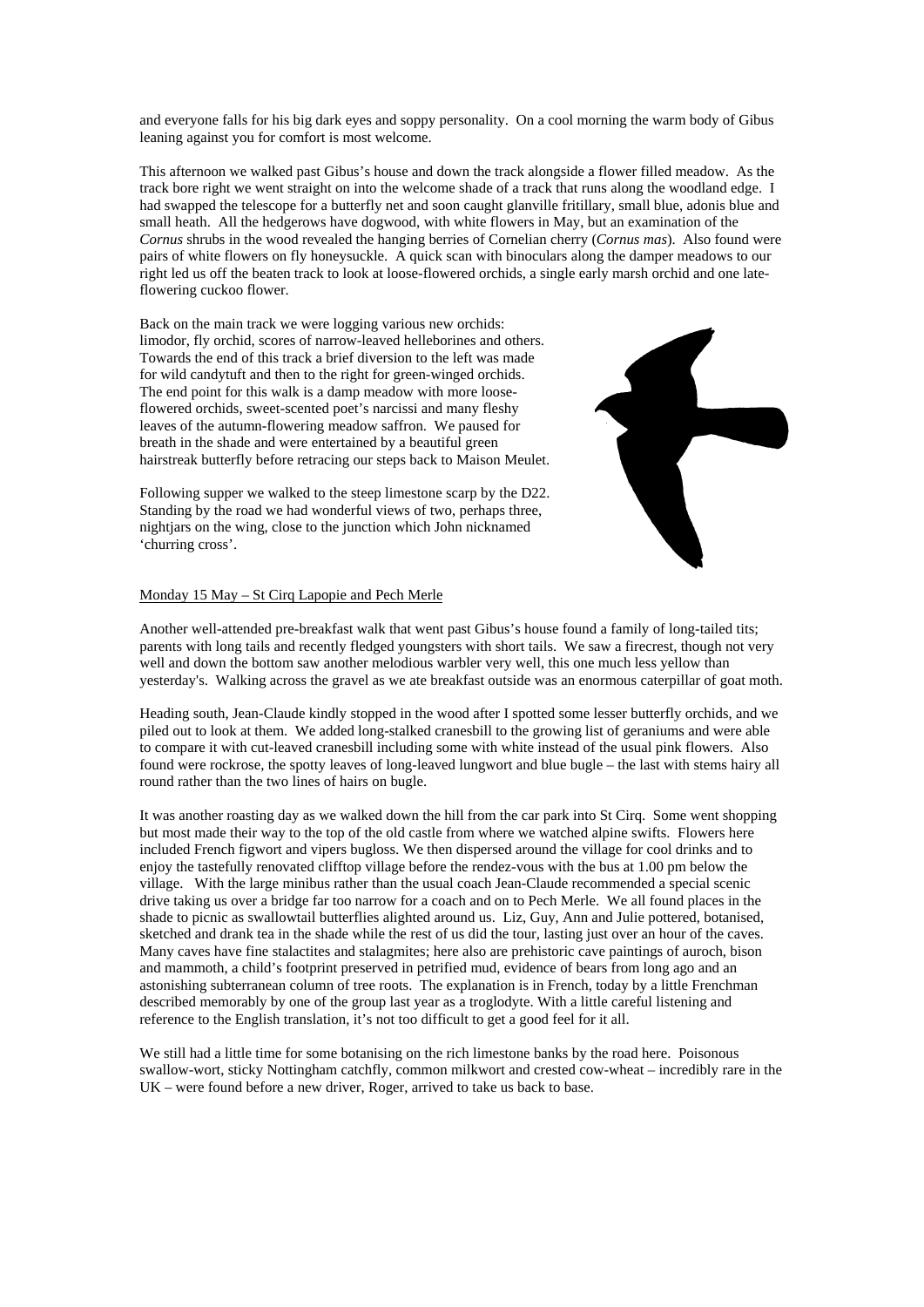### Tuesday 16 May – Gourdon, and walk from Vaillac

Pre-breakfast we failed to locate golden oriole or a good view of a cirl bunting but we did see two melodious warblers and an excellent view of a tree pipit.

We visit Gourdon because it is a pretty town but today's market day was marked by a m*anifestation* – demonstration – by farmers burning tyres to campaign to keep the local abattoir open and get a new bigger, better one built. Some saw the mayor as she spoke with microphones from the steps of the *mairie*. Most of us escaped the smoke of the burning tyres by heading to the top of the town around the church where there is a splendid viewpoint over the surrounding countryside, today alive with butterflies. There was the odd tractor still around but otherwise calm restored as we gathered for coffee at the Hotel Divan. As in other years, we found our favourite waiter with a long curly moustache to make even Hercules Poirot envious. Jean-Claude met us too and took us to where he parked the minibus. We were dropped at the pretty village of Vaillac where we had to walk at least three yards to a picnic table conveniently in the shade for our lunch. We admired a large old tree stump, cleverly converted into both flower pot and waste paper bin. Bang on cue Lynn appeared to take Liz, Guy and Ann together with empty picnic boxes and shopping back to Maison Meulet.

The long walk back started with serins and black redstarts in the village, a honey buzzard and dame's violet by the river through the village. Just outside the village we turned left at the yellow mark by the cross and headed up the hill into the wood. From here looking back there was a fine view over Vaillac's small chateau. The next stretch is on the flat, mostly in shade but the men diverted into a sunny field and came back having seen woodlark and tree pipit. Soon after we all saw a tree pipit with its wonderful parachuting display flight. A flick of the wrist and a pearly heath was in the butterfly net and then transferred into a pot, admired and released. A right turn and then down, steeply down, past red helleborines to the ford at the bottom of the hill. The weather had been so dry and warm that finding the water close to knee height was a surprise but everyone gamely waded through here or the adjacent wet, boggy meadow where we found round-headed rampion.

The steep downward descent to the ford had to be followed, as night follows day, with a steep uphill climb to the village of Beaumat. With timing equal to that of a good comic, Lynn turned up to offer a lift to anyone who had walked far enough, which was no-one. The next stage of this walk, which is only four miles from Vaillac to Galoubet but always feels longer, took us across farmland where we saw our first corn bunting. Then a wiggle through the hamlet of Merle and then the last leg on the D22. Somewhat above head height on the right hand side were our first man orchids. Then, on rather drier slopes, and the dry edge to the road, were four species from the Mediterranean zone: cone knapweed, another prostrate knapweed called *Carduncellus monspelliensium*, the elegant pea-flowered argyrolobium and curry plant. The edge was going out of the heat and there were a few spots of rain that came to nothing so, as on the last two nights, several swam in the outdoor swimming pool at Maison Meulet.

Tonight was the best night yet for nightlife. Guy had noted the barn owl leaving from the top of the pigeonnier and we all gathered to see it exit at 9.50 pm. Scops owls can be drawn in by a well-pitched whistle and they were seen flying between the roof tops and nearby trees. Nightjars churred in the distance, a glow worm glowed under a shrub and, no surprises here, the nightingale sang.

#### Wednesday 17 May – local walks

It rained heavily overnight and that was the end of the hot weather and with today notably cooler with showers. This morning's walk took us where the bird watchers went on the first morning south past Maurice's house. There was much discussion of trees on the way out and looking at the leaves of the local oaks we could see the hairy stems of downy oak as well as sessile oak. The soft apple smell of some rose leaves meant there was downy rose as well as dog rose. The bat wasn't in its tin in the wood but the violet helleborine was where the birdwatchers had marked it on Sunday. The end of this track is marked by the new motorway under construction and it's amazing how quickly the disturbed ground had been colonised by interesting plants. As well as crucifers, by tradition largely ignored, there were lots of corn buttercups, now an exceptionally rare arable weed in the UK. One bellflower was found, but never finally identified; Pyrenean bellflower *Campanula speciosa* was the likeliest. A skylark was heard and seen and a woodlark also sang and eventually flew from an oak tree and showed us all its short tail and bat like flight. A few yards further on we turned left through the Combe de Cayrès. There were more woodlarks and tree pipits singing on the home leg and masses of orchids both left and right of the path.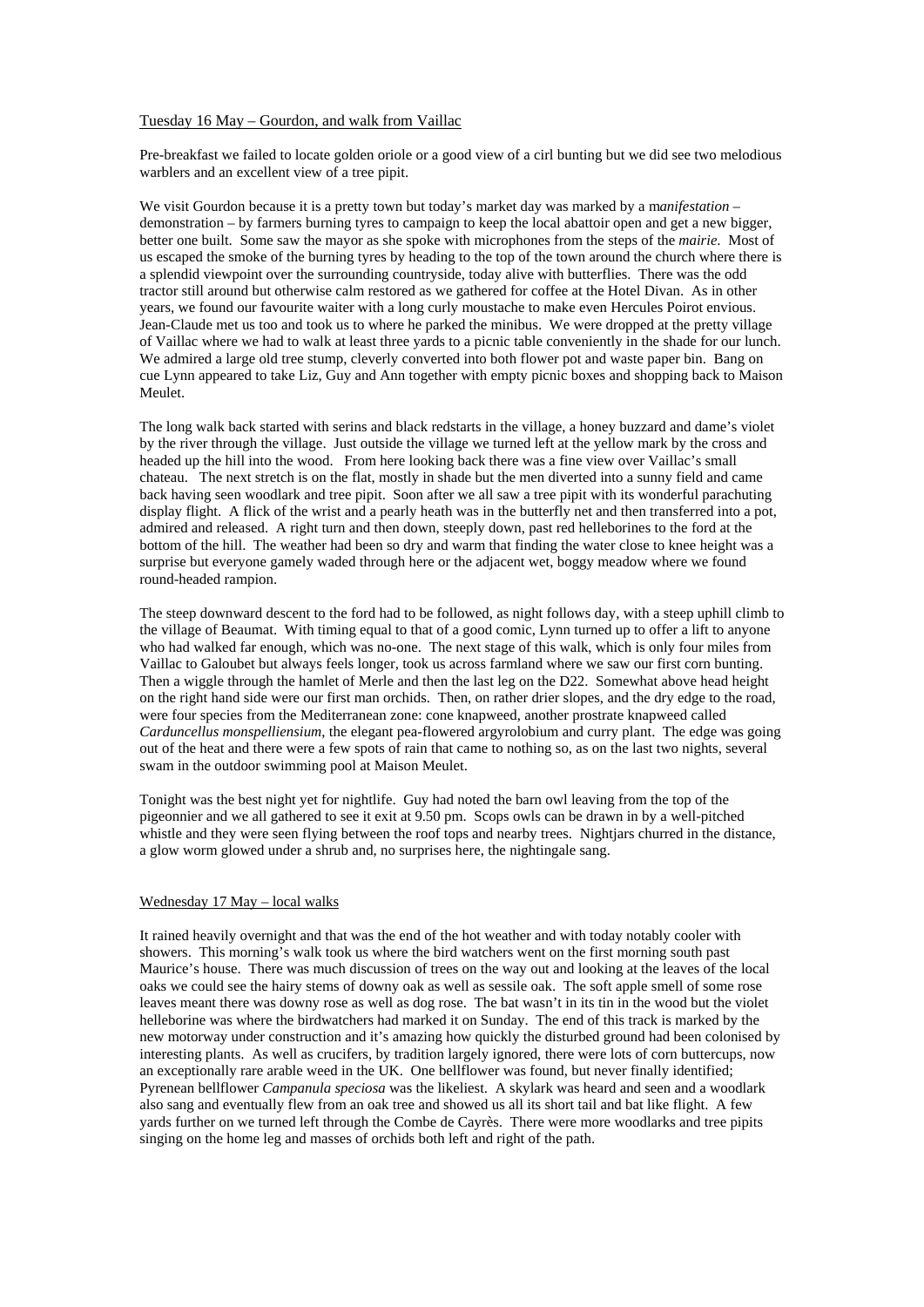In view of the earlier rain everywhere with long grass was out of the question so the afternoon walk was along the D22 towards Frayssinet. As the day dried and warmed it was amazing how many butterflies and, especially, ascalaphids could be seen drying on bits of grass. We several times heard the distinctive trill of Bonelli's warbler but it was elusive. We found bee orchids and our first lizard orchid in flower. Both honey buzzards and buzzards were seen and a fine male cirl bunting on fallen dead branches. Spiked star-of-Bethlehem and pitch trefoil were found.

The staff at Maison Meulet have an evening off from domestic duties on a Wednesday so Guy of Guy Transports arrived in his minibus to take us to Labastide-Murat. I've known Guy for ten years now and in that time have taught him to count in English to ten though he still struggles with 'nine'. Seeing birds from a moving minibus is usually quite tricky but the hoopoe that flew alongside the bus between La Croix Blanche and Bel-Air was seen and cheered by all. We took a brief spin around this pretty market town, the birthplace of Joachim Murat, Napoleon's brother-in-law, before an excellent meal in the Hotel Climat. Do we dare mention Shevaun's ecstasy on eating the spirit-soaked prunes?

#### Thursday 18 May – Rocamadour and the Causse de Gramat

Pre-breakfast we at last managed to see Bonelli's warbler and walked back to show Hazel yesterday's man orchids. Rather bizarrely there was a nightjar churring in broad daylight.

Rocamadour is renowned as France's second most visited tourist spectacle after Mont St Michel. Despite the tourism it remains an astonishing sight, part perched on, part hewn from the cliffs above the river Alzou. With the minibus we were able to take a route opposite Rocamadour that a coach cannot get through and Jean-Claude stopped for photographs. There was blue lettuce by the side of the road. We were dropped at the bottom of Rocamadour and walked into the main shopping street and dispersed and several stopped for coffee. The shopping street is not without its natural history interest as there were several alpine swifts and crag martins around the rocks above. However the two griffon vultures would have been from the bird of prey collection on the cliff top. Emerging from the Chapel of the Black Virgin there was a track with muddy pools where a dozen or so house martins and one crag martin were collecting mud in between being disturbed by passers-by. Guy and Liz caught the *ascenseur* while the rest of us walked past the 14 stations of the cross (proper pilgrims – not us – are supposed to do it on their knees) to the top. Leslie correctly pointed out that the pea-flowered shrub is scorpion vetch after I'd foolishly called it bladder senna.

Jean-Claude then took us to the limestone plateau or c*ausse* (misheard by a puzzled Shevaun as coast). We picnicked near to a patch of St Bernard's lily. It was cool enough for Edward to catch by hand both five-spot and six-spot burnet moths and later in the same place was a black-veined white, a butterfly now extinct in the UK. On the plateau itself were false vetch, Pyrenean flax, lizard orchids in flower, grass-leaved buttercup and Pyrenean spurge. We spent five minutes dissecting a broomrape and still failed to identify it. I picked a small piece of bastard toadflax to present later to Guy in exchange for the piece of bastard cabbage he had given me earlier in the week – not to mention the bloody cranesbill and bastard balm. This being Honeyguide Wildlife Holidays several followed the signs for *miel* (honey) for sale. If the little boy at the farm had been for sale I think Helen would have taken him home as well. And on the road to the bus there were pink convolvulus, Pyrenean toadflax and Pyrenean angelica – completing the set of the four Pyrenean flowers. The new English-speaking driver took us back via the Huit-à-Huit supermarket in Labastide-Murat.

Several looked at the adder's-tongue fern at Maison Meulet and the barn and scops owls were seen again at nightfall.

#### Friday 19 May – Local walk

There was a family party of about eight firecrests in the trees outside Maison Meulet before today's local walk started. It was cool and showery as we headed through the wood on the limestone scarp at Pisserate. We were mainly recapping on wild flowers as it was a bit cool for butterflies; woodlark and corn bunting were notable birds. The rain disappeared for lunch and it was quite warm as we settled on the wall by the pond at La Croix Blanche. Under our feet were two additions to the plant list: knotted bur parsley and probably Europe's dullest plant, the moss-like procumbent pearlwort. The next pond produced broad-bodied chasers, both male (powder blue) and female (yellowish).

The route eventually took us to the top of the 'runner's track' which wasn't quite as wet in the first stretch as I had feared. Two new speedwells, brooklime and water speedwell, were found but these were overshadowed (metaphorically not literally) by the wild gladioli in the centre of the track about a third of the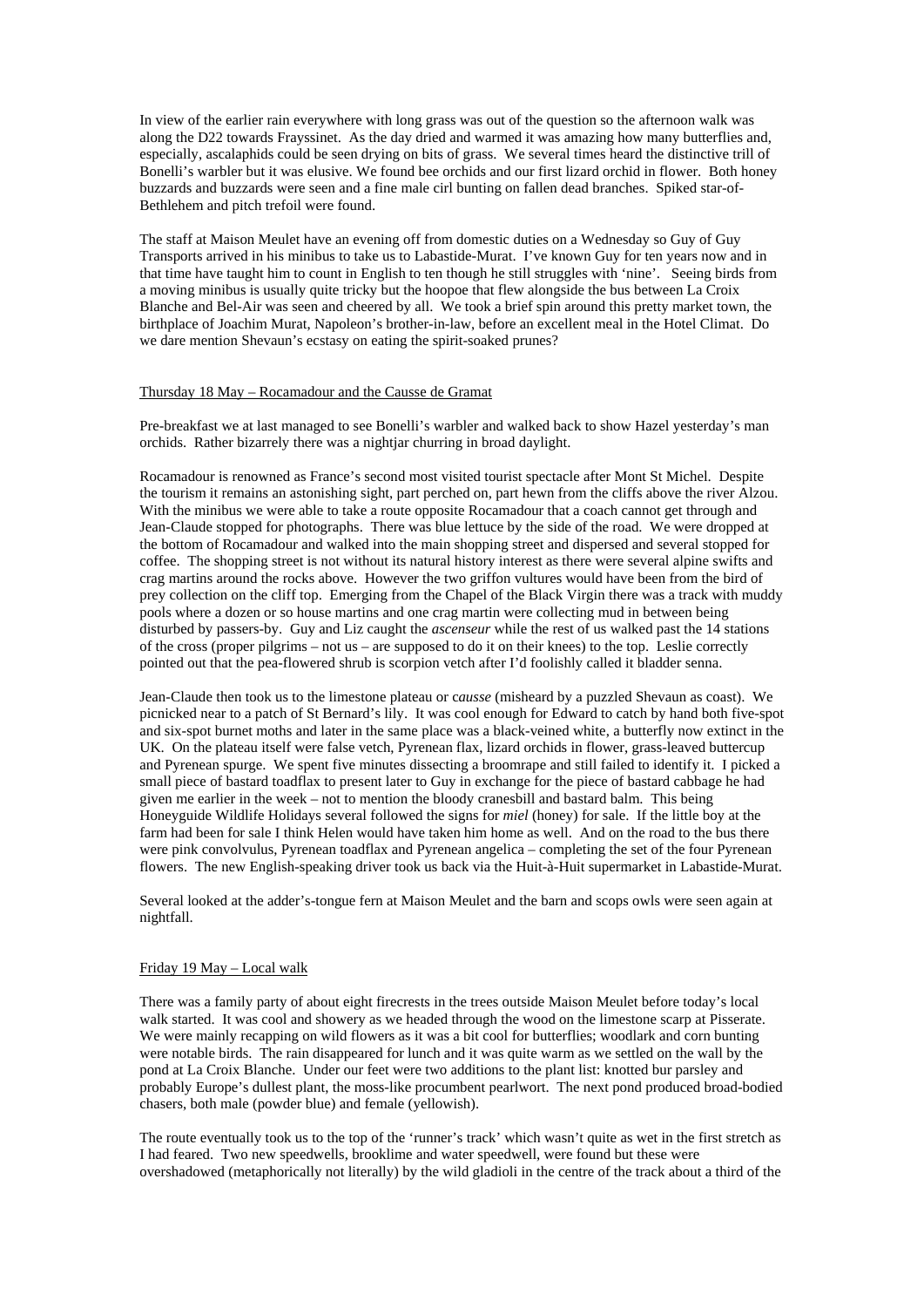way down. A real surprise was a violet helleborine already in flower farther along; the flower book gives its flowering time as August and September. Lynn, still in his shorts, was mowing the grass as we returned. There was time enough for some quiet pottering and a final checklist, including nominations for wildlife of the week noted below.

Our last supper featured the final soup of the week – or rather three soups cleverly unmixed in the one bowl. Nigel Spring, leading next week's wildlife group, joined us for coffee and limericks. Then the benches were lined up outside for the barn owls, both of which left the pigeonnier at 9.45 pm. We had a final nightjar walk and again the scops owls were calling and a nightingale sang.

## Saturday 20 May – Galoubet, Toulouse and home

A rather ill-looking bloody-nose beetle was outside the upstairs pigeonnier this morning, a final addition to the collection of bad language wildlife and the checklist. An 8.30 departure took as smoothly to Toulouse and the flight home.

\* \* \* \* \* \* \* \* \* \*

I asked for nominations for the wildlife experience of the week at the last wildlife log, which made an interesting collection of favourites. Here they are.

John: short-toed eagle Ann: narrow-leaved helleborine Hazel: orchids Leslie: lady and military orchids Liz: green hairstreak Shevaun: bat in a tin Edward: fields full of flowers and butterflies David: same as Edward and nightingale keeping him awake at night Guy: waking up with nightingale (a better sleeper, presumably!) Margaret: nightiar Helen: yellow crab spider Julie: orchids Chris: variety of lady orchid colours

# **CHEESE AND WINE**

Our usual bit of fun for the report is to list the cheeses in addition to the birds, butterflies and so on. They were served, traditional French style, between the main course and pudding, and every evening there were at least three – one hard (H), one soft (S) and one blue (B).

## SATURDAY Forme d'Ambert Comté (H) Munster-Géromé, Alsace-Lorraine (S)

SUNDAY Reblechon (S) Bleu de Bresse, Alps Cantal entre d'eux

MONDAY Bleu d'Auvergne Petit Pont L'Evêque (S) Tomme de la Montagne (H) TUESDAY Roquefort Coeur de Romance (H) Vigny, from Gourdon (S) Bleu d'Auvergne

WEDNESDAY – meal at the Hotel Climat, Labastide-Murat (see menu below)

THURSDAY Bleu de Causse Munster-Géromé, Alsace-Lorraine (S) Tomme de Savoie (H)

FRIDAY St Agur (blue) Cantal d'eux Vieux panné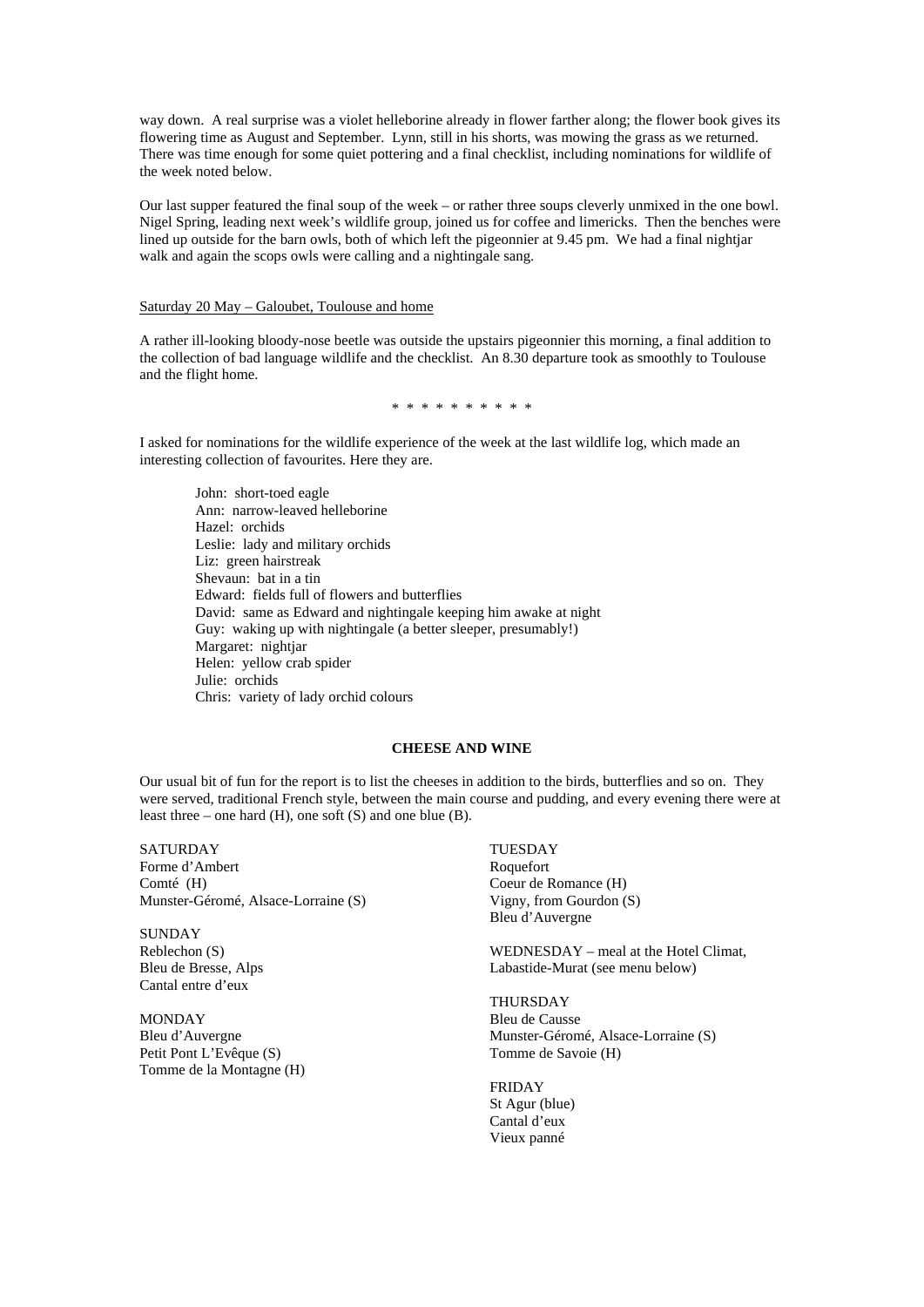# **BUTTERFLIES AND OTHER INVERTEBRATES**

Grizzled skipper Dingy skipper

Scarce swallowtail Common swallowtail

Black-veined white Orange tip Berger's clouded yellow Cleopatra Brimstone Wood white

Southern white admiral Red admiral

# **Other invertebrates noted:**

Day-flying moths: Latticed heath Burnet companion moth 5-spot burnet moth 6-spot burnet moth Other burnet moths probably: Slender Scottish burnet *Zygaena fausta*

## Moths

Buff ermine moth Hummingbird hawkmoth Goat moth caterpillar

Glanville fritillary Spotted fritillary

Small heath Pearly heath Speckled wood Large wall brown Wall brown

Duke of Burgundy Green hairstreak Small copper Sooty copper Small (little) blue Adonis blue

#### **Others**

*Graphosoma italicum* – black and red shield bugs *Ascaphalus libelluloides* – something between a lacewing and an ant-lion Carpenter bee Paper wasp Broad-bodied chaser dragonfly Roman snail Glow-worm Millipede Yellow crab spider (female) *Misumena vatia*  Bloody-nose beetle Cockchafer

# **ORCHIDS**

Lizard orchid Violet birdsnest orchid (limodor) Birdsnest orchid Common twayblade Early marsh orchid Woodcock orchid Bee orchid Fly orchid Early spider orchid Loose-flowered orchid Early purple orchid Military orchid

Lady orchid Monkey orchid Burnt-tip orchid Man orchid Pyramidal orchid Green-winged orchid Violet helleborine Red helleborine Narrow-leaved helleborine Broad-leaved helleborine (leaves) Lesser butterfly orchid

Twenty three species of orchids is a reminder of how rich this area is. For completeness, the following species of orchid have been found in previous years: white helleborine, dark red helleborine, southern marsh orchid, common spotted orchid, robust marsh orchid.

Reptiles and amphibians Green lizard Wall lizard Marsh frog (heard) Midwife toad (heard)

Mammals Rabbit Red squirrel Roe deer Bats, unidentified